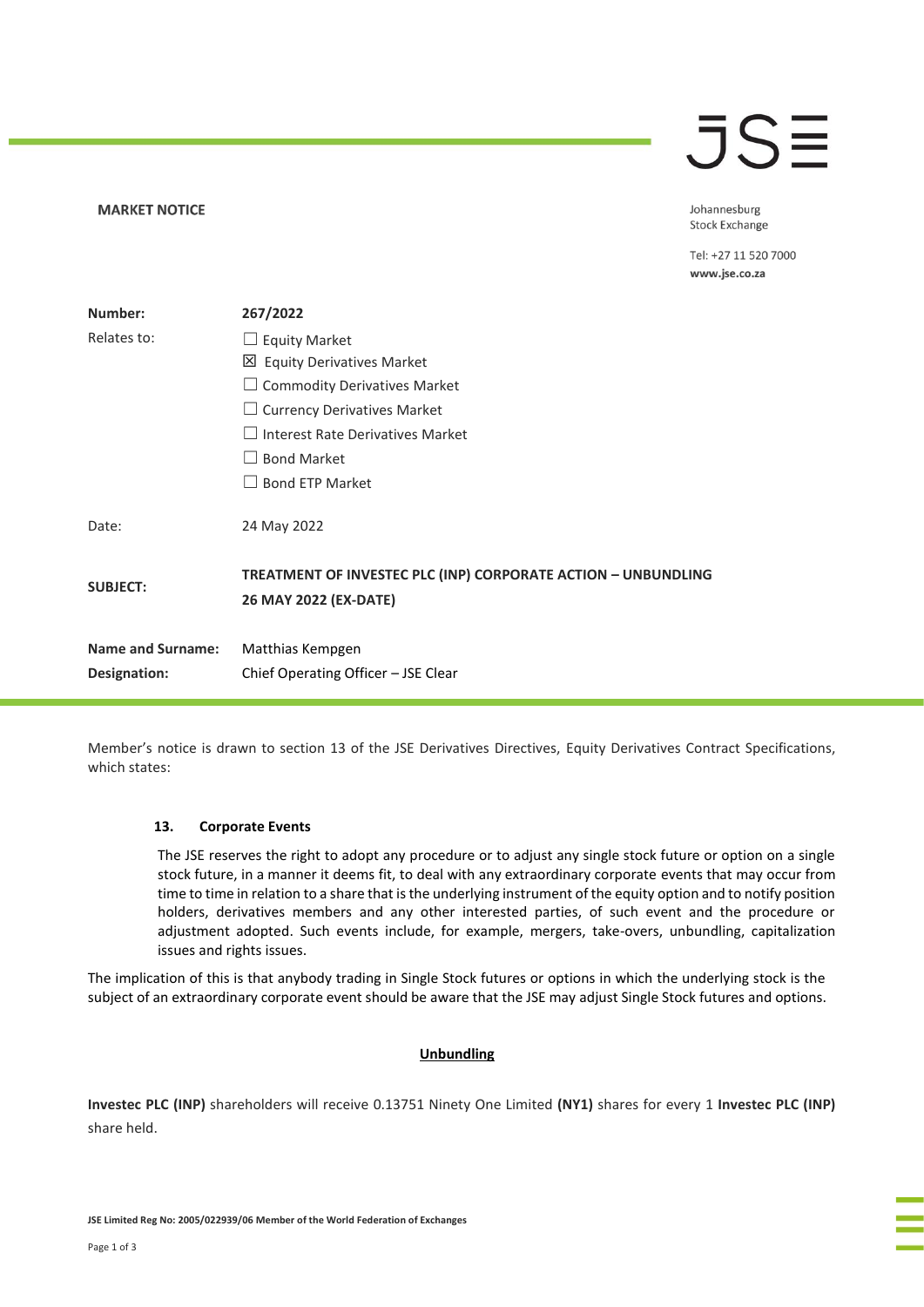With regards to this corporate action, the following adjustments will be made to all contracts with the underlying of INP on Thursday, **26 May 2022 (Ex-date)**. The adjustments will be made to positions as at close of business on Wednesday, **25 May 2022 (LDT).**

| <b>Contract Code</b>      | <b>JSE Instrument Type</b> |
|---------------------------|----------------------------|
| 15JUN22 INP CSH           | <b>Single Stock</b>        |
| 15JUN22 INP PHY DN        | Dividend Neutral           |
| 15JUN22 INP PHY           | Single Stock               |
| 15SEP22 INP PHY DN        | <b>Dividend Neutral</b>    |
| 15SEP22 INP CSH           | Single Stock               |
| 15SEP22 INP PHY           | Single Stock               |
| 15JUN22 INP CSH DN        | Dividend Neutral           |
| 15DEC22 INP PHY DN        | Dividend Neutral           |
| 15DEC22 INP CSH           | Single Stock               |
| 15DEC22 INP PHY           | <b>Single Stock</b>        |
| 15SEP22 INP CSH DN        | Dividend Neutral           |
| 16MAR23 INP PHY DN        | Dividend Neutral           |
| 16MAR23 INP CSH           | Single Stock               |
| 16MAR23 INP PHY           | Single Stock               |
| 15DEC22 INP CSH DN        | <b>Dividend Neutral</b>    |
| 16MAR23 INP CSH CFD RODI  | <b>CFD</b>                 |
| 16MAR23 INP CSH CFD SABOR | <b>CFD</b>                 |
| 15JUN23 INP PHY DN        | <b>Dividend Neutral</b>    |
| 15JUN23 INP CSH           | Single Stock               |
| 15JUN23 INP PHY           | Single Stock               |
| 16MAR23 INP CSH DN        | <b>Dividend Neutral</b>    |

# **Affected Contracts:**

# **Please note:**

The new basket future contract **BSK116** will be created during the EOD batch process on LDT 25 May 2022 and will be available for trading on Ex-date 26 May 2022.

# **1. Futures positions.**

• The JSE will list the new basket future contract **BSK116** which will contain the following constituents: Investec PLC (INP) / Ninety One Limited (NY1)